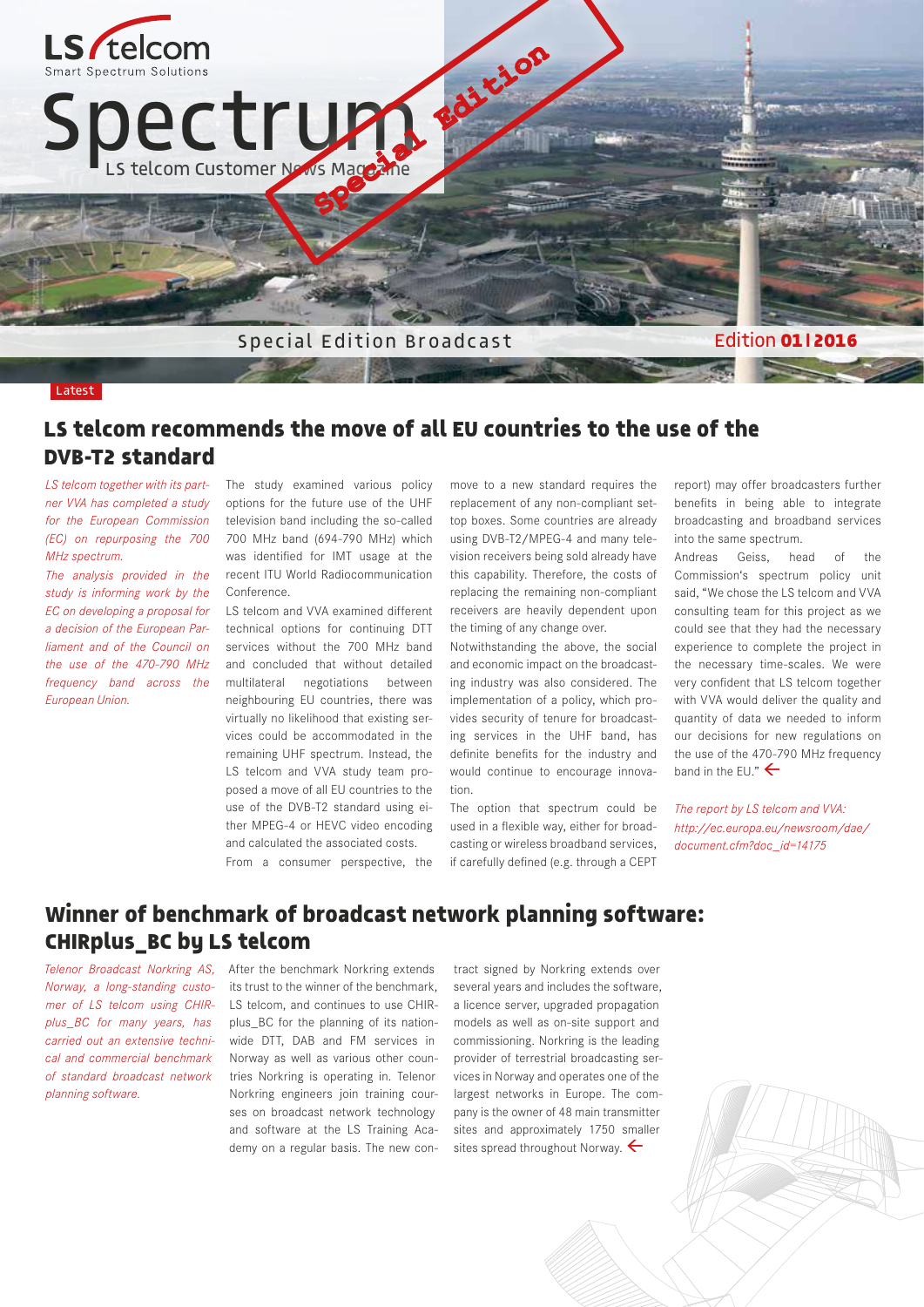# **BNetzA shows keen interest in measurements via remotely piloted aircraft during workshop**

*LS telcom's subsidiary Colibrex gave a workshop to about 25 broadcast experts from the German regulatory authority BNetzA.*

The workshop attracted participants from BNetzA's regional offices from all over Germany and was held in BNetzA's offices in Göttingen.

The event started with a demonstration of live measurements via remotely piloted aircraft, which were carried out at the broadcast tower of Norddeutscher Rundfunk in Göttingen-Hetjershausen. Afterwards, the measurement methods and results were presented and explained, as well as advantages of this method compared to traditional measurements. Helpful hints and a question and answer session were also part of the agenda in addition to a discussion about other areas of applications, which may be of interest to a regulatory body such as BNetzA.

# **SRG SSR extends trust in airborne measurements via RPA**

*SRG SSR, the Swiss Broadcasting Corporation, has placed a third order within three years with LS telcom's Colibrex for various antenna radiation pattern measurements via remotely piloted aircraft (RPA).*

The site measurements were carried out in various regions of Switzerland and included two impressive mountainous sites, the Säntis site at 2500 m of altitude on the edge of a mountain and Grindelwald/Männlichen at 3000 m of altitude.

Luc Haeberlé, Managing Director of Colibrex, said "SRG SSR recognises the value of our solution. Compared to measurements via conventional helicopter, the RPA solution represents various advantages, such as flexible deployment, higher accuracy, lower costs and less disturbance to the

environment and the operated service. Above all, the results help SRG SSR to guarantee the quality and license conditions of their broadcast operations in close cooperation with their infrastructure providers."



Picture: The remotely piloted aircraft

### **Are you sure, your antennas are installed correctly?**

*LS telcom has a longstanding experience in antenna radiation pattern measurements via remotely piloted aircraft*.

LS telcom has measured over 500 antennas in Europe, Africa, and South America and has built up a comprehensive database of typical antenna installation errors.

Operators often do not realise that their network coverage does not correspond to the

planned network. So far, it has been very difficult to actually verify the real antenna pattern. The cost for measurements via a manned helicopter is often prohibitive and ground measurements are not ideal due to ground reflection and their disturbance to service.

The LS telcom measurement service via remotely piloted aircraft system is a revolutionary, quick, and cost effective way to achieve the target coverage and optimise the network without any intrusion to service.



Picture: mechanical offset brackets omitted (mechanical phasing error) — poor vertical power distribution/low max ERP

There are a number of typical installation errors that LS telcom has encountered during the RPA measurement campaigns:

- Mechanical offset brackets omitted (mechanical phasing error) — poor vertical power distribution/low max ERP (phasing of signal from transmitter to the panels composing an antenna is very important and depends on the length of the way travelled by the signal. A modification of this distance creates disturbance in the resulting antenna diagram.)
- Phasing problem poor vertical power distribution. The consequences are similar to the previous problem but arise from a different source. In this



case the distribution of the power between the different elements of the antenna creates phase errors.

- Severe unwanted mechanical tilt problem — confirmed at various azimuth points due to installation error (a fairly common problem).
- Orientation fault due to installation error (common problem).
- Dual feeder cable phasing error: due to a mistake of antenna manufacturer or installation.
- Swopped cables on faces (note null in main beam): the antenna is composed of several elements in different azimuths. It is easy to make a mistake with the cabling of these different elements.  $\leftarrow$



Picture: Orientation fault **Picture: Example of a well performing antenna** 

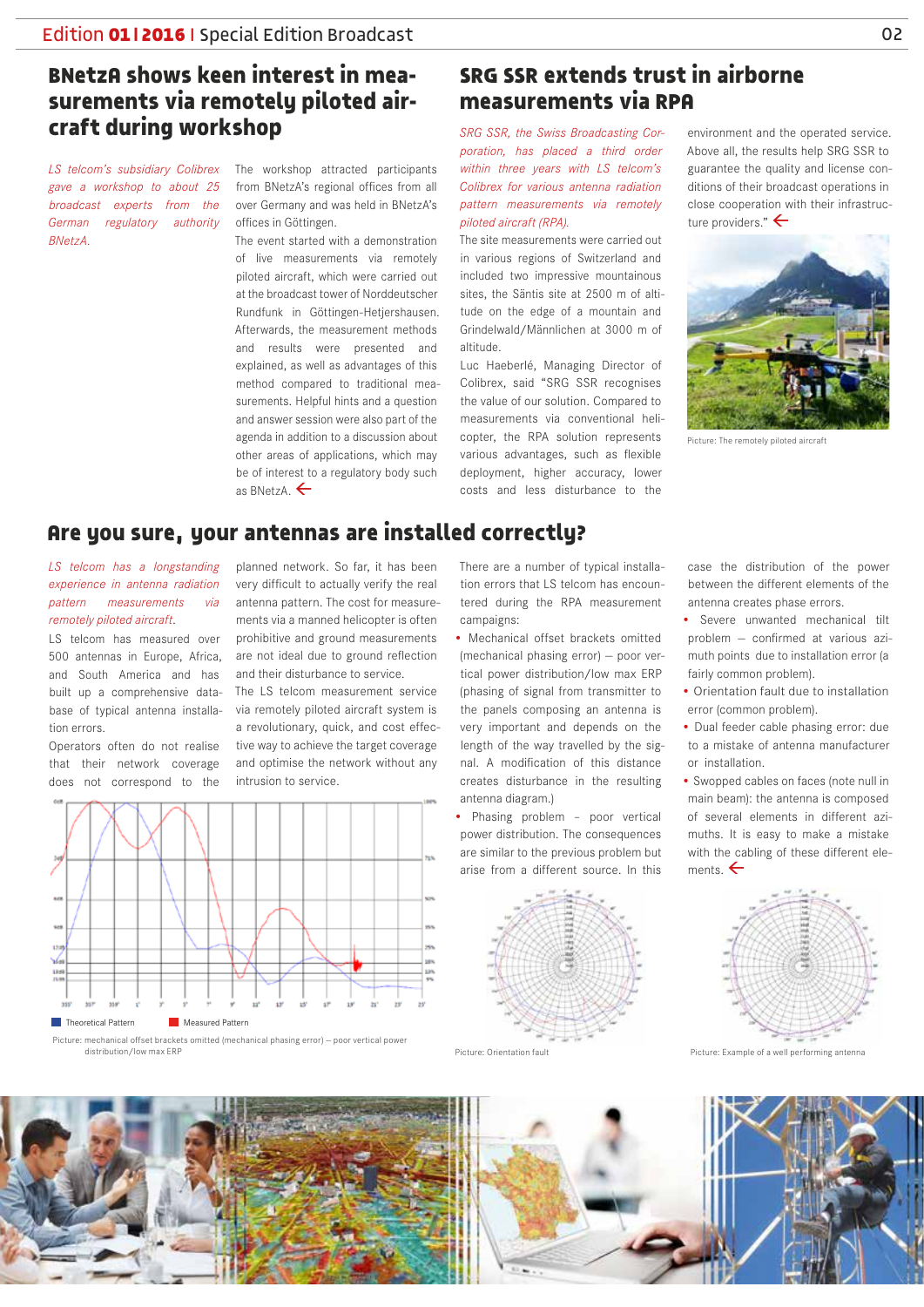## **Turnkey medium wave broadcast site build for LM Radio**

*LS of South Africa Radio Communication Services was appointed by LM Radio to design, supply, install and commission a 50 kW AM/DRM-compatible medium wave broadcast transmission facility.* 



Picture: Coverage Prediction of the new LM Radio site at Welgedacht

LM Radio broadcasts in Mozambique and Lesotho, and now has been granted a licence for Gauteng, South Africa.

The Welgedacht site is located on the outskirts of Johannesburg. The site has been in disuse for several years and a component of the project is to dismantle an existing 90 m freestanding tower, originally installed in 1936. LS will supply and install a Nautel NX50 transmitter, redundant air-conditioning systems, along with a 160 kVA standby diesel generating set to provide standby power into the existing buildings, which are to be renovated. For the antenna ground plane, LS elected to use buried PVC-coated galvanised wire as opposed to copper wire to mitigate the risk of theft. The antenna will have 120 radials, each 126 m in length.

A suitable copper earthing- and lightning protection system will also be installed. The 126 m grounded monopole antenna system forms an integral part of the "skirt-fed" antenna which addresses the necessary bandwidth and matching requirements for the two 50 kW solid-state transmitters.

Other activities include all civil works as well as the supply, installation and commissioning of the feeder cable infrastructure, program input equipment (PIE) system, site telemetry system, and the antenna diplexing hardware for two 50 kW AM/DRM-compatible services. LM Radio is scheduled to go 'on-air' with analogue AM programming on 702 kHz in November 2016. An additional service broadcasting at 540 kHz will be added at a later stage.  $\leftarrow$ *For further information check out this link: https://youtu.be/ga0-XqK\_bNo* 



Picture: The existing mast, which is going to be decommissioned

## **CHIRplus BC now supports ATSC 3.0 standard**

*The broadcast network planning tool CHIRplus\_BC now includes the Advanced Television Systems Committee (ATSC) 3.0 standard.*

ATSC provides comprehensive capabilities for planning OFDM based broadcast networks including coverage propagation analysis, interference mitigation, best server determination, and Single Frequency Network (SFN) planning. A critical step in the evolu-

tion to the next generation TV digital broadcast technology, the deployment of ATSC 3.0 delivers broadband throughput enabling the delivery of custom content, improved streaming capabilities and support for a wide array of on-demand options.

The ATSC standard is used in the USA, Canada, Dominican Republic, El Salvador, Guatemala, Honduras, Mexico, and South Korea.

### **Record participation at the 21st Annual Spectrum Summit and CHIRplus\_BC USERgroup in Lichtenau/Baden, Germany**

*A record of 200 participants from 34 countries attended the 21st Annual Spectrum Summit organized by LS telcom together with PolicyTracker.* 

The annual USERgroup which precedes the Spectrum Summit every year unites the organizations that use LS telcom's applications and services. The group allows users to express their priorities and requirements for new software capabilities and developments for the future. This year 33 users from 19 organisations and countries attended the CHIRplus\_BC USERgroup to exchange their views on the software and to share best practices with other users. On the agenda of the CHIRplus\_BC USERgroup were new functionalities of the latest release, automatic channel assignment, interference calculation of LTE

and DTTV as well as aeronautical and field strength calculations. The new release version includes amongst many other new functionality, a more

project-oriented approach, an interface to OpenStreetMap, it supports new ITU/EBU DVB-T2 planning parameters and ATSC.



Picture: CHIRplus\_BC / Interface to OpenStreetMap